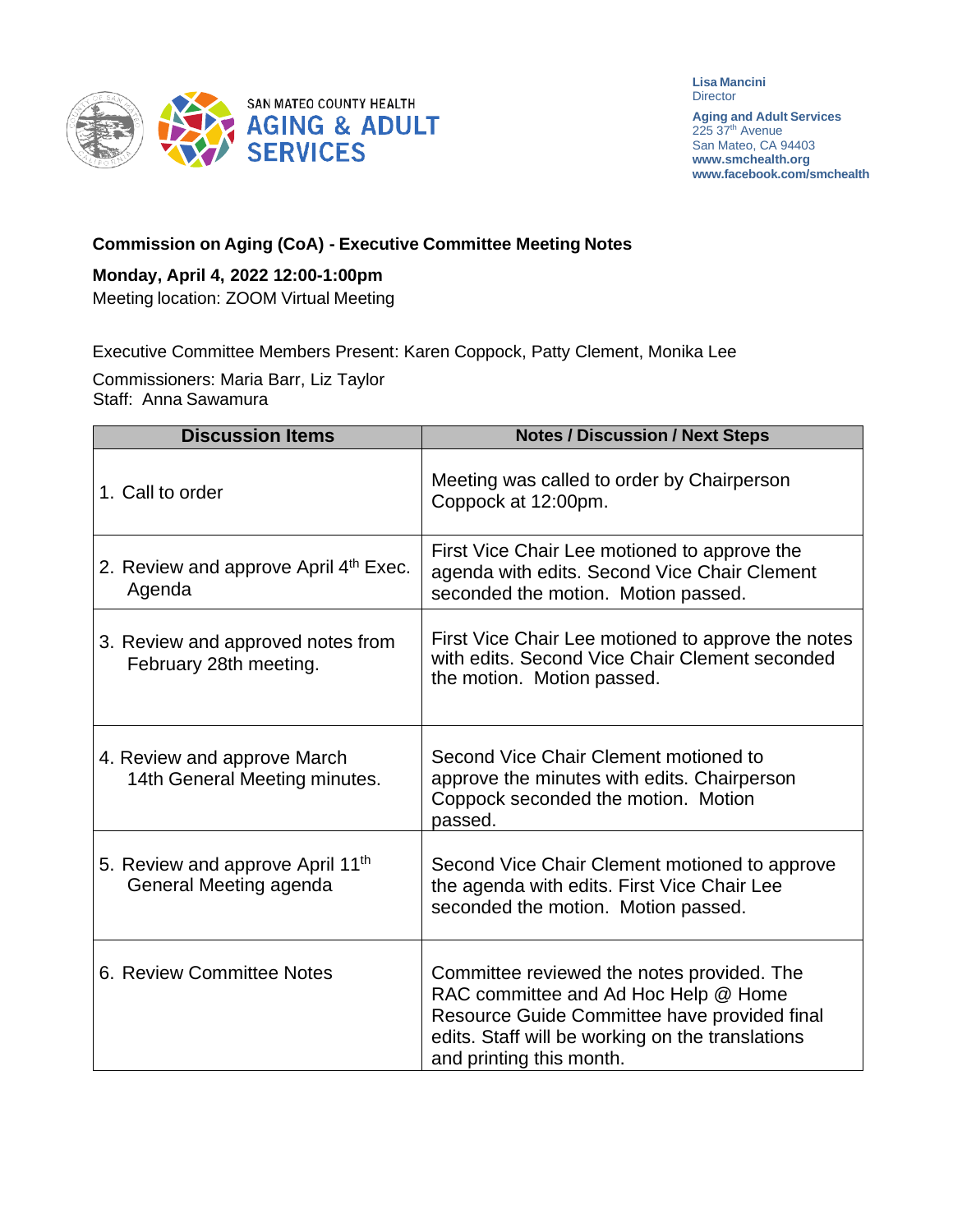| 7. 2022 Presentation Schedule                | The Committee reviewed the schedule with the<br>following being confirmed:<br>April: Technology<br>May: CoA Annual Report<br>June: Pride Month Presentation<br><b>July: Sam Trans Presentation</b><br><b>August: Recess</b><br>September: Stop Asian Hate Presentation<br>October: Aging And Adult<br><b>Services Presentation</b><br>November: MISO to select<br>December: Recess                                                     |
|----------------------------------------------|----------------------------------------------------------------------------------------------------------------------------------------------------------------------------------------------------------------------------------------------------------------------------------------------------------------------------------------------------------------------------------------------------------------------------------------|
| 8. March 31 <sup>st</sup> Retreat Discussion | Exec members discussed how the retreat went.<br>Overall consensus is that it provided a great<br>opportunity to focus on needs, Master Plan for<br>Aging goals, and how committees can consider<br>developing work plans that can incorporate some of<br>the needs and goals discussed. Potential<br>committee name changes were also discussed and<br>each committee will be deciding if this is a change<br>they would like to make. |
| 9. Announcements                             | No announcements were made.                                                                                                                                                                                                                                                                                                                                                                                                            |
| 10. Adjournment                              | Meeting adjourned at 1:00pm.                                                                                                                                                                                                                                                                                                                                                                                                           |

# NEXT CoA EXECUTIVE MEETING: May 2, 2022 NEXT CoA GENERAL MEETING: April 11, 2022



**Commission on Aging** 225 37th Avenue • San Mateo, CA 94403